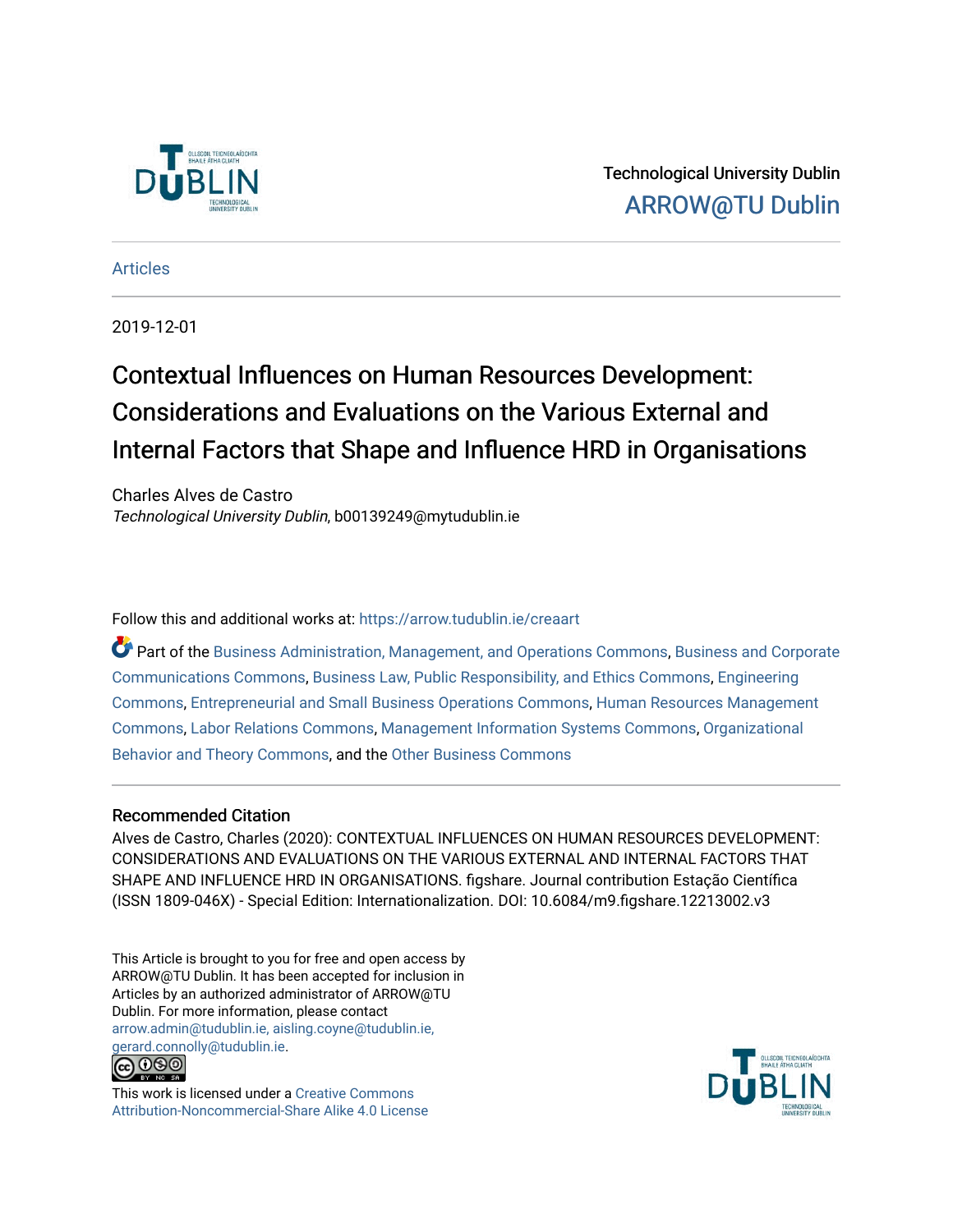See discussions, stats, and author profiles for this publication at: [https://www.researchgate.net/publication/340953179](https://www.researchgate.net/publication/340953179_CONTEXTUAL_INFLUENCES_ON_HUMAN_RESOURCES_DEVELOPMENT_CONSIDERATIONS_AND_EVALUATIONS_ON_THE_VARIOUS_EXTERNAL_AND_INTERNAL_FACTORS_THAT_SHAPE_AND_INFLUENCE_HRD_IN_ORGANISATIONS?enrichId=rgreq-32f1415e62c9824216d54617f4837915-XXX&enrichSource=Y292ZXJQYWdlOzM0MDk1MzE3OTtBUzo4ODUwMzg0NTk2NTAwNDhAMTU4ODAyMTAyMDIzNA%3D%3D&el=1_x_2&_esc=publicationCoverPdf)

## CONTEXTUAL INFLUENCES ON HUMAN RESOURCES DEVELOPMENT: CONSIDERATIONS AND EVALUATIONS ON THE VARIOUS EXTERNAL AND INTERNAL FACTORS THAT SHAPE AND INFLUENCE HRD IN ORGA....

**Article** · December 2019

DOI: 10.6084/m9.figshare.12213002.v1

CITATIONS 2

READS 1,340

**1 author:**

[Charles Alves de Castro](https://www.researchgate.net/profile/Charles-Alves-De-Castro?enrichId=rgreq-32f1415e62c9824216d54617f4837915-XXX&enrichSource=Y292ZXJQYWdlOzM0MDk1MzE3OTtBUzo4ODUwMzg0NTk2NTAwNDhAMTU4ODAyMTAyMDIzNA%3D%3D&el=1_x_5&_esc=publicationCoverPdf)

[Technological University Dublin - Blanchardstown Campus](https://www.researchgate.net/institution/Technological-University-Dublin-Blanchardstown-Campus?enrichId=rgreq-32f1415e62c9824216d54617f4837915-XXX&enrichSource=Y292ZXJQYWdlOzM0MDk1MzE3OTtBUzo4ODUwMzg0NTk2NTAwNDhAMTU4ODAyMTAyMDIzNA%3D%3D&el=1_x_6&_esc=publicationCoverPdf) **39** PUBLICATIONS **5** CITATIONS

[SEE PROFILE](https://www.researchgate.net/profile/Charles-Alves-De-Castro?enrichId=rgreq-32f1415e62c9824216d54617f4837915-XXX&enrichSource=Y292ZXJQYWdlOzM0MDk1MzE3OTtBUzo4ODUwMzg0NTk2NTAwNDhAMTU4ODAyMTAyMDIzNA%3D%3D&el=1_x_7&_esc=publicationCoverPdf)

**Some of the authors of this publication are also working on these related projects:**

Exploring consumer experiences in a cross-cultural ethic context: the case of refugees and immigrants [View project](https://www.researchgate.net/project/Exploring-consumer-experiences-in-a-cross-cultural-ethic-context-the-case-of-refugees-and-immigrants?enrichId=rgreq-32f1415e62c9824216d54617f4837915-XXX&enrichSource=Y292ZXJQYWdlOzM0MDk1MzE3OTtBUzo4ODUwMzg0NTk2NTAwNDhAMTU4ODAyMTAyMDIzNA%3D%3D&el=1_x_9&_esc=publicationCoverPdf)

[An investigation of the personality traits that could identify vulnerable young people who will be susceptible to undue influence by social media influencers \(SMIs\)](https://www.researchgate.net/project/An-investigation-of-the-personality-traits-that-could-identify-vulnerable-young-people-who-will-be-susceptible-to-undue-influence-by-social-media-influencers-SMIs?enrichId=rgreq-32f1415e62c9824216d54617f4837915-XXX&enrichSource=Y292ZXJQYWdlOzM0MDk1MzE3OTtBUzo4ODUwMzg0NTk2NTAwNDhAMTU4ODAyMTAyMDIzNA%3D%3D&el=1_x_9&_esc=publicationCoverPdf) View project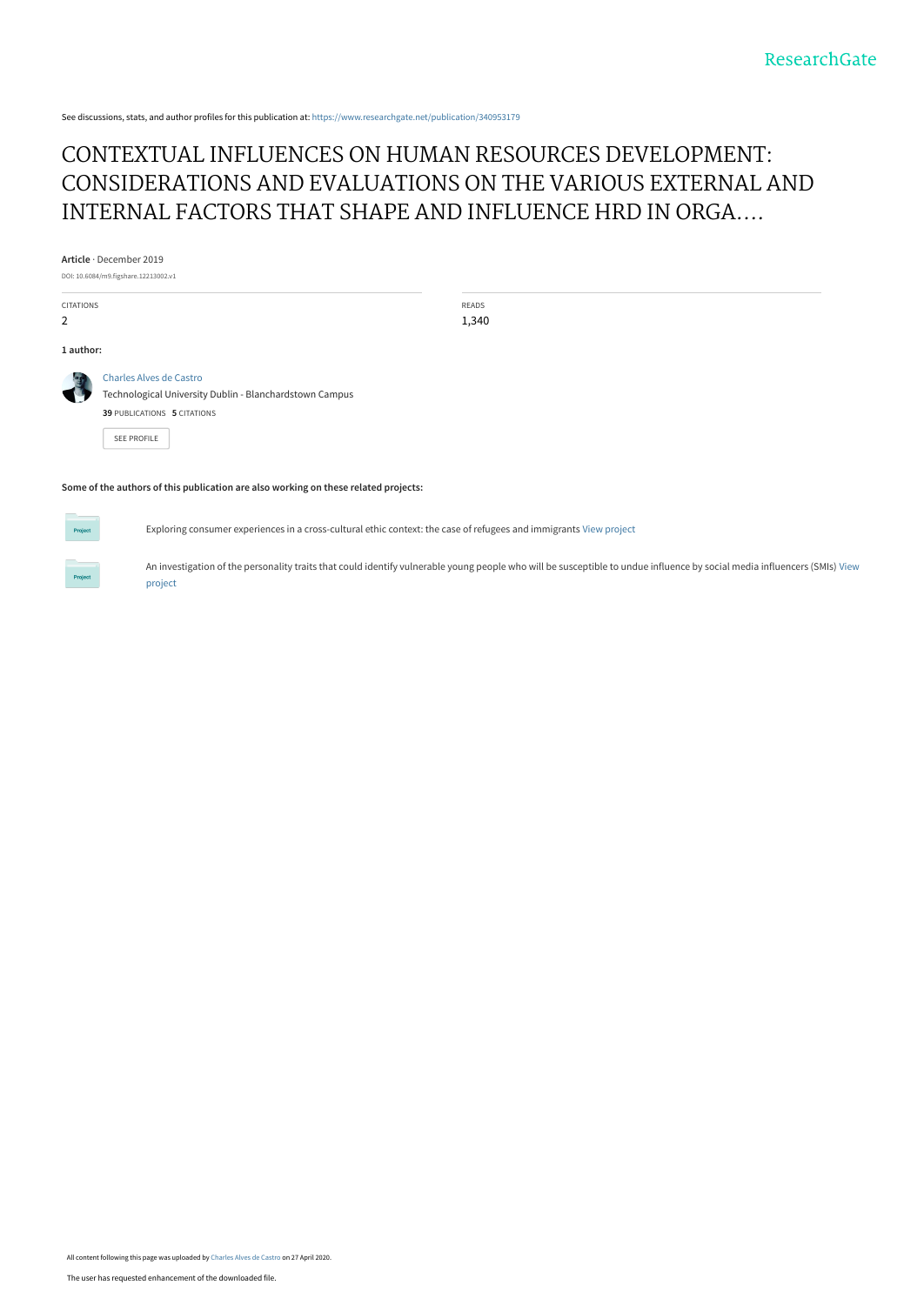

#### **CONTEXTUAL INFLUENCES ON HUMAN RESOURCES DEVELOPMENT: CONSIDERATIONS AND EVALUATIONS ON THE VARIOUS EXTERNAL AND INTERNAL FACTORS THAT SHAPE AND INFLUENCE HRD IN ORGANISATIONS**

Charles Alves de Castro<sup>1</sup>

## **ABSTRACT**

This article aims to briefly understand and evaluate the main external and internal factors that impact directly on human resources development area within the organisations, mainly related to multinational companies. Also, it discusses the various aspects and influences on HRD - (Human Resources Development) such as societal, organisational/local, global, that impacts on costs, environment, regulations, policies, culture, beliefs, technology and values. This research was carried out by way of a literature review. This is important to demonstrate, explain and evaluate the current existent literature about this specific theme covered in this article. Furthermore, through this review we compared previous research on HRD. In conclusion, there is a discussion on the HRD´s importance for companies and professionals, as well as recommendations for companies` concerns. Overall, HRD professionals should be flexible to adapt to external trends, change at the right step and develop the competencies required by their organisations.

**KEY-WORDS:** Human Resources Development. External and Internal Factors. Organisations.

## **INTRODUCTION**

This article aims to critically investigate and evaluate the main external and internal factors that shape and influence HRD – Human Resources Development in

**INTERNACIONALIZAÇÃO - EDIÇÃO ESPECIAL – ISSN1809-046X** Centro Universitário Estácio Juiz de Fora

<u>.</u>

<sup>1</sup> Bacharel em Administração e Processos Gerenciais pelo Centro Universitário Newton Paiva. M.Sc. em Gestão de Recursos Humanos pela University of Limerick, [charlesturcastro@yahoo.com.br](mailto:charlesturcastro@yahoo.com.br)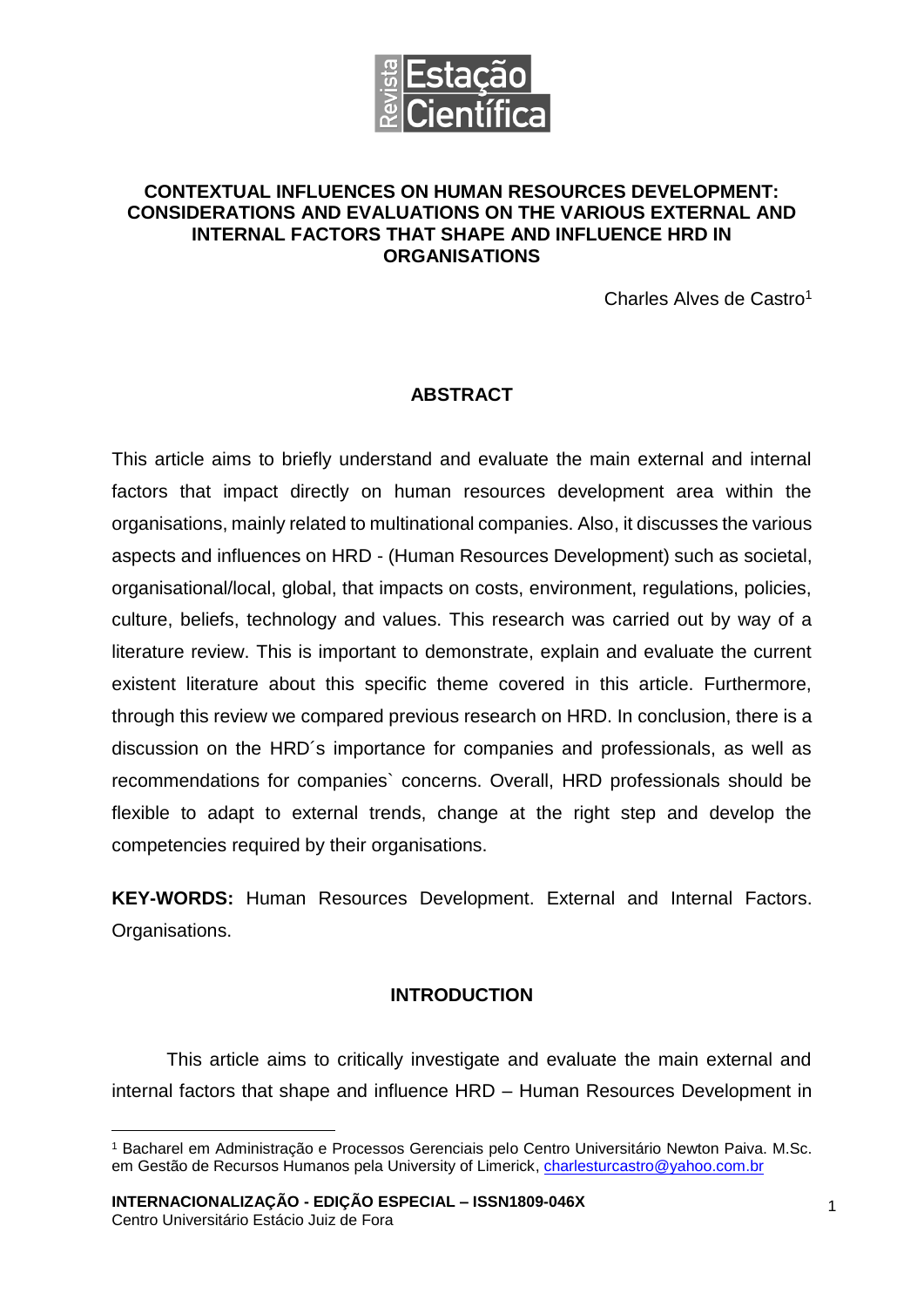

organisations. In addition, within this topic, the author analysed the contextual implications for HRD policy choices. To evidence this research was used as a secondary data source, as follows: articles, reports, journals, case studies and books in order to gain a broad understanding in this specific field.

According with Garavan (1991) HRD is the strategic management of training, development and management/professional education intervention, thus in order to achieve the final objectives and goals of the organization, HRD ensures a full utilization of the organisation`s capital intellectual and also employees` competences. Therefore, the HRD manager must be concerned with topics covering policies for training and education and development programs. On the other hand, the purpose of the HRD manager is to make a difference in the real world of costs, quality, quantity, accuracy and timeliness (Nadler and Wiggs, 1986).

Human Resource Development's focus is on people and has been historically concerned with the development of employees and the organization, particularly in the areas of training, career development, and organization development (McLagan, 1989 cited in Bierema and Callahan 2014). On the other hand, Abdullah suggests that the main key functions of HRD are individual development, organisational development, career development and performance improvement. Likewise, the purposes of HRD has been changing and evolving in accordance with organisational strategies and goals (Abdullah 2009).

There are many influences on HRD in terms of societal, organisational/local, and global, such as costs, environment, regulations, policies, culture, beliefs, technology and values. For example, in terms of national HRD there are influences from the intended audiences and beneficiaries, scope of activities, national legislation, the government's political influence and also the country's economic situation (Abdullah 2009). Thus, these factors are connected with one important aspect, socalled globalisation (Haslinda, 2009). Freidman states that ''Globalisation enables the world to reach into individuals, corporation and nation-states farther faster, deeper, and cheaper than ever before'' (Freidman 2000, p.9). Furthermore, the main challenge for HRD practitioners in companies within this globalised world is how to operate effectively at both a global and local level (Hall, 2015).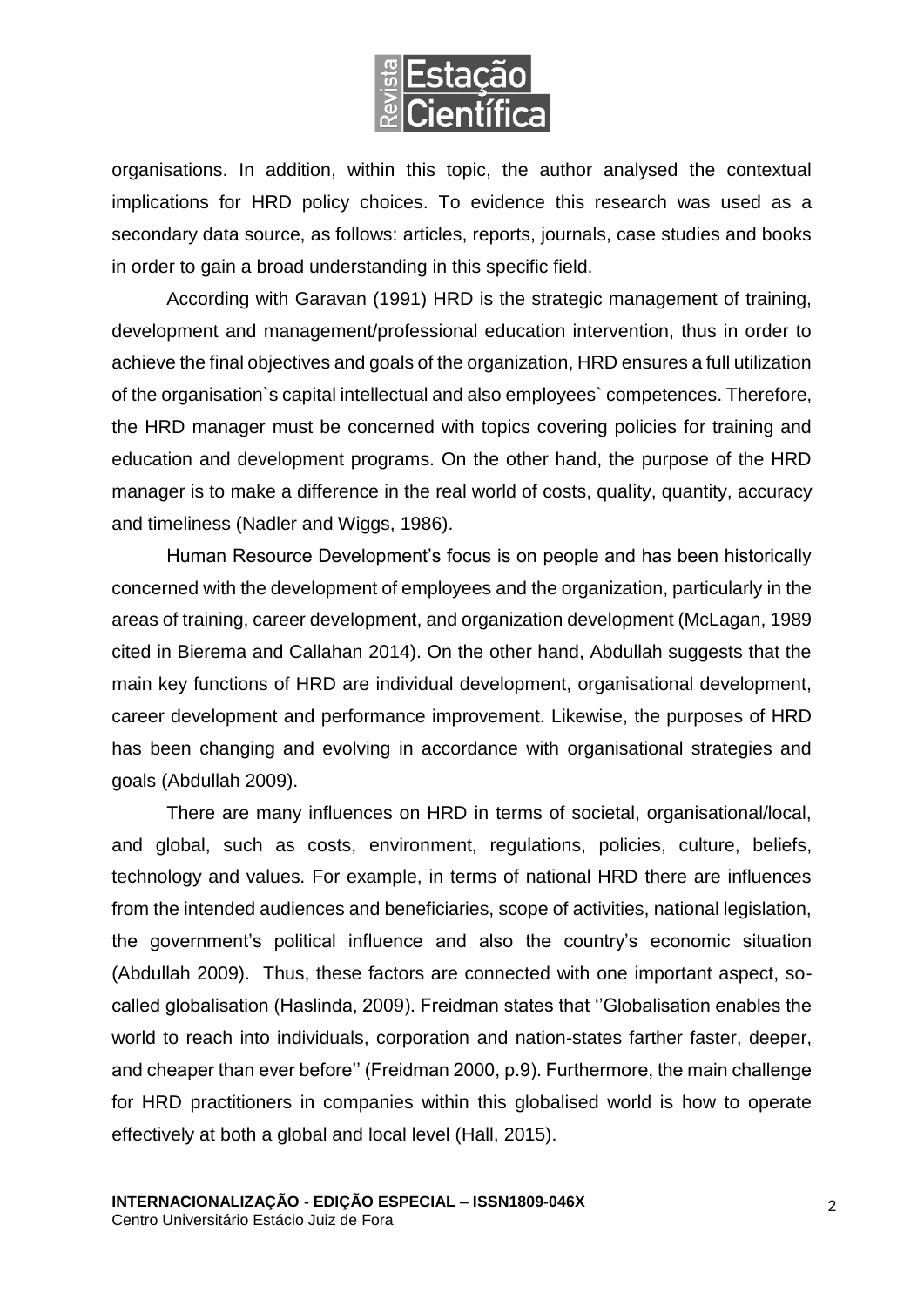

## **HRD POLICY**

HRD policies originated from the values and beliefs of those who create an organization's strategic plans (Nadler and Wiggs, 1986). On the other hand, Mankin 2009 states that HRD policy should communicate and connect the organisation's HRD philosophy to all employees, furthermore, it is a support in the decision-making process related to the HRD activities.

The main two types of organisational policies are described below:

a. Written policy is one that is recommended by senior man agreement and it is approved by the organisation's chief executive officer and board of directors (Nadler and Wiggs, 1986).

b. Traditional policy is when makes a clear distinction between an organization's culture. It is written policy, operating procedures, directives, and other similar documents (Nadler and Wiggs, 1986).

On the other hand, there are many reasons for the development and implementation of an HRD policy in the organisations. For example, the HRD policy is needed to guide management in identifying and implementing the appropriate HRD learning activities for resolving organizational problems or exploiting new business opportunities (Nadler and Wiggs, 1986). In addition, an HRD policy is required to ensure that supervisors and managers encourage on-the-job application of the skills, knowledge, and attitudes gained by participants in HRD activities (Nadler and Wiggs, 1986).

## **THE MAIN EXTERNAL FACTORS ON HRD**

The only constant is change, therefore, the principal external factor that influence HRD interventions is the globalisation factor and its aspects, for example in training and development programmes on diversity in response to changes in external and internal labour market. Numerous studies have reported that the external environment is volatile, uncertain, complex and ambiguous (for example, Bennett and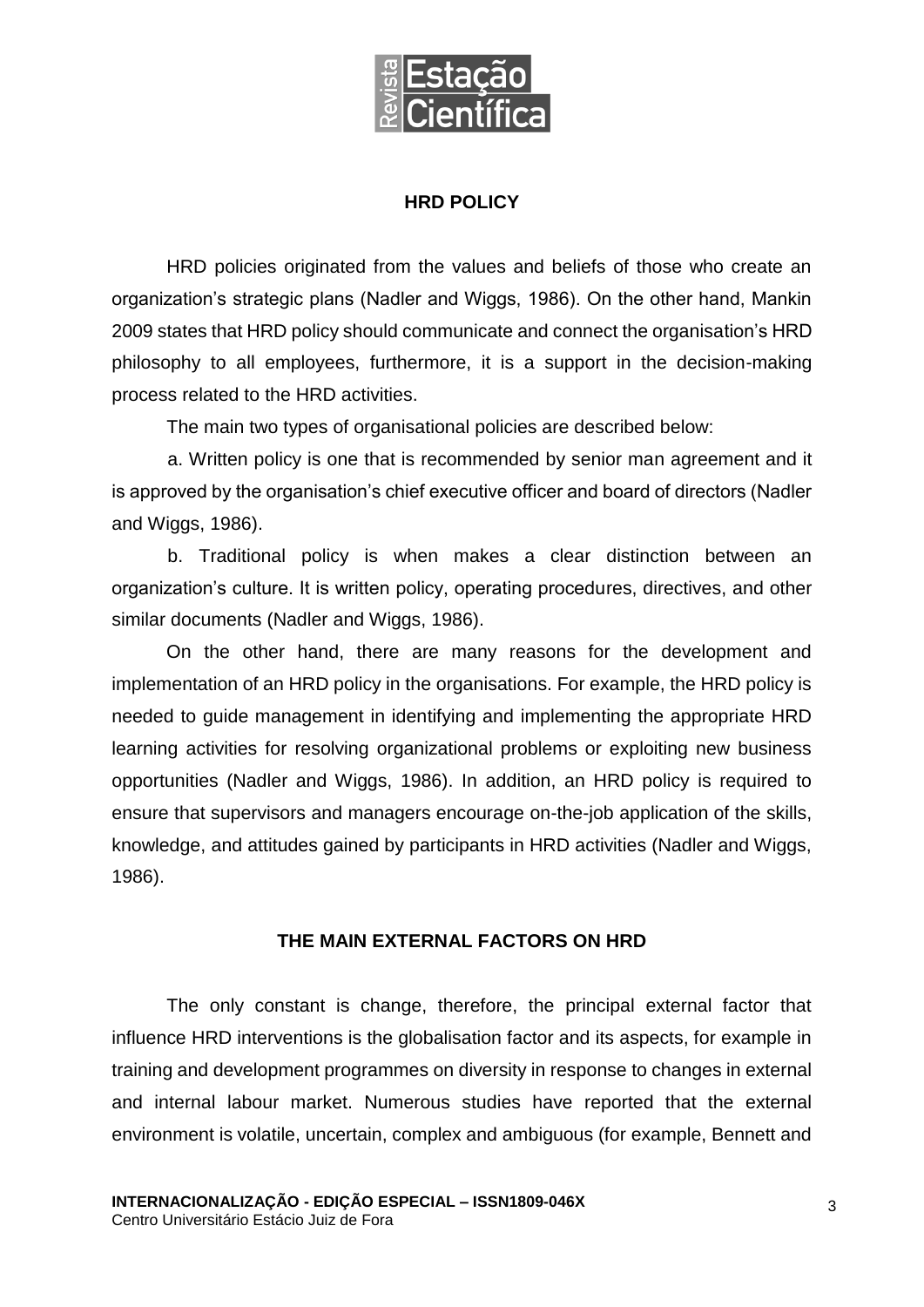

Lemoine 2014, Johansen 2007) (CIDP, Loon 2014). In addition, there are other factors within globalisation that influence on HRD practices such as technology (science), economy and social (cultural) issues. According with Mankin 2009 ''Globalisation is about the creation of a borderless global economy that allows unhindered movement of finance, products, services, information, and people'' (Mankin 2009, p.7). On the other hand, Freidman states that ''Globalisation enables the world to reach into individuals, corporation and nation-states farther faster, deeper, and cheaper than ever before'' (Freidman 2000, p.9).

The impact of the globalisation is enormous. First of all, it has allowed transnational companies to globalise the creation of high skills, which means that while traditionally they have been able to relocate low skilled production to low income emerging economies, thus, can now do this with production requiring high skills (Ashton 2010). Secondly, it has meant that companies no longer compete on either cost or quality; access to cheap highly skilled labour means that they now compete on both quality and cost (Ashton 2010). Therefore, this explain a bit the impact on HRD in terms of training, development and costs.

Globalisation provides for HRD practitioners the opportunity to deliver a wide range of HRD interventions that add value to an organisation (Mankin 2009). To accomplish this, they need to work in partnership with key stakeholders at both a strategic and operational level (Mankin 2009). On the other hand, the nature and purpose of HRD at an organisational level differs across countries, regions and between different types of organisations, this occur because the society continues to evolve with values changing (Mankin 2009). Such factors have significant impact on organisations, careers options, work and individual capabilities, therefore impacts on HRD and its aspects. New organisational strategies need to be fluid and 'co-opetition' (to co-operate and compete at the same time) is becoming the new status quo, with organisations preferring this to head-on competition (CIDP, Loon 2014). The impact of these trends and trajectories will vary for different organisations; however, all organisations must respond if they want to survive and thrive (CIDP, Loon 2014). In addition, to be adaptive, organisations and its departments such as HRD, needs to be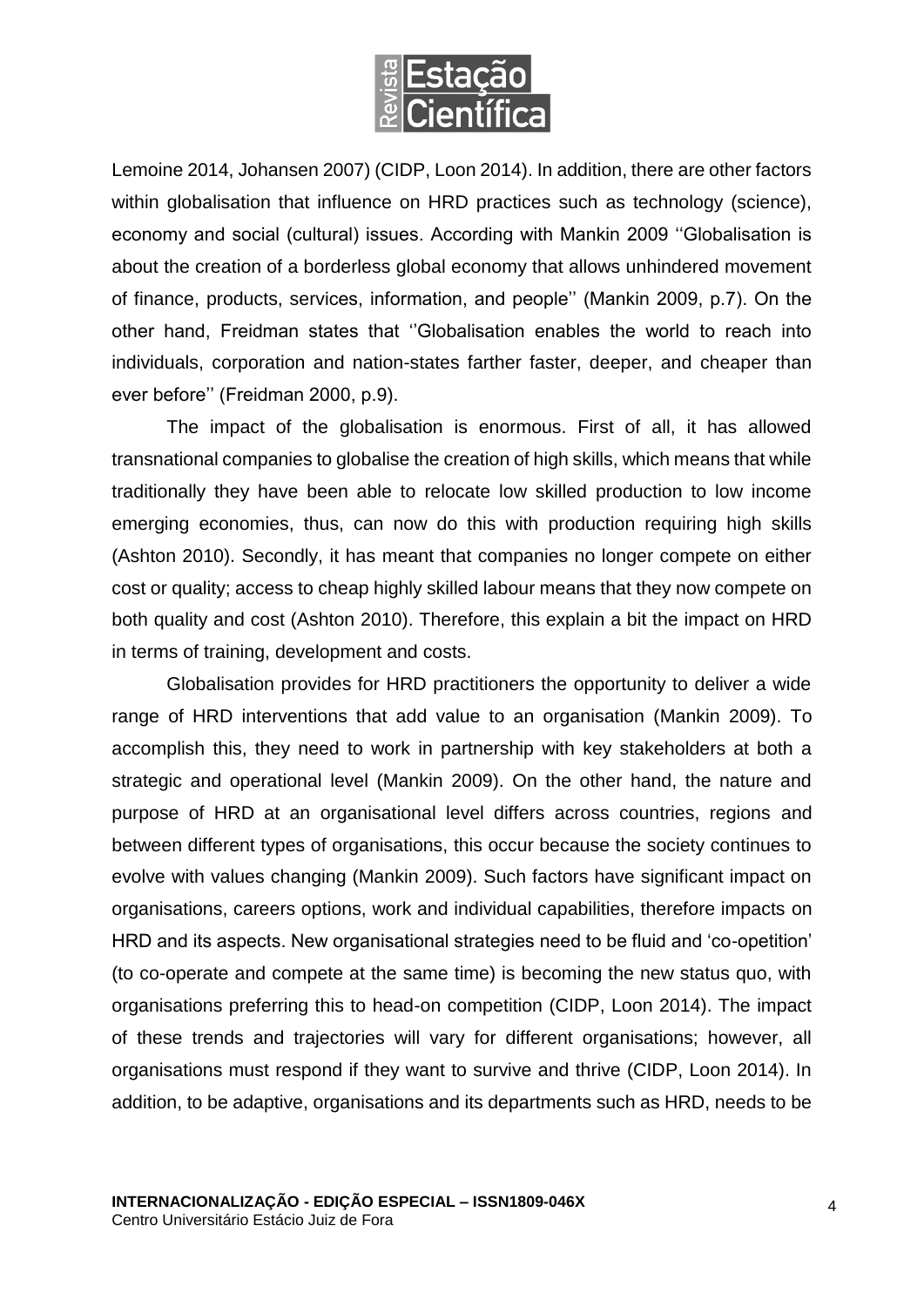

attuned to the external environment in essence and recognise changes and their various implications (CIDP, Loon 2014).

In addition, HRD must be aligned to the business needs, organisational culture and in turn the learner. It is essential that HRD must be versatile in playing different roles within the organisation, so they can anticipate and respond to changes in the external environment. In playing, each of these roles HRD must be ubiquitous to build flexibility and agility into every part of the organisation (CIDP, Loon 2014). Although the economy is an extreme important factor behind the globalisation, then affecting HRD, thus there is a big challenge in relation to the ethics that globalisation presents to HRD (Swanson and III Holton 2001). Thus, political and economic freedom have proven to be essential to the development of any society, but human resource development is critical in building on these opportunities (Marquardt 1999 cited in Swanson and III Holton 2001).

Another important factor is technology. That include other aspects for examples technology versus touch, sources of HRD expertise, and ownership of HRD, together these terms have the potential of fundamentally changing HRD (Swanson and III Holton 2001). The role of technology in HRD can be difficult, mainly in terms related to strategies in the full use of technology or high tech and the human need for personal connection or high touch (Swanson and III Holton 2001). The most challenge for HRD practitioners is to learn more about the effective appropriate use of high tech, high touch and integrated high touch plus high-tech interventions and artificial intelligence, for example in fields of use to communicate across borders (Swanson and III Holton 2001). On the other hand, technology offers many opportunities for HRD, such as game-based learning and simulations to improve more complex skills and by connecting people to facilitate informal learning through discussions (Bennett 2014 cited in CIDP, Loon 2014). Technology is an essential change to how organisations operate and how work is performed, both of which ultimately require a response from HRD and its external and internal factors (CIDP, Loon 2014). Thus, Information Technology provides the communication network that facilitates the expansion of products, ideas and resources among nations and people regardless of geographic location.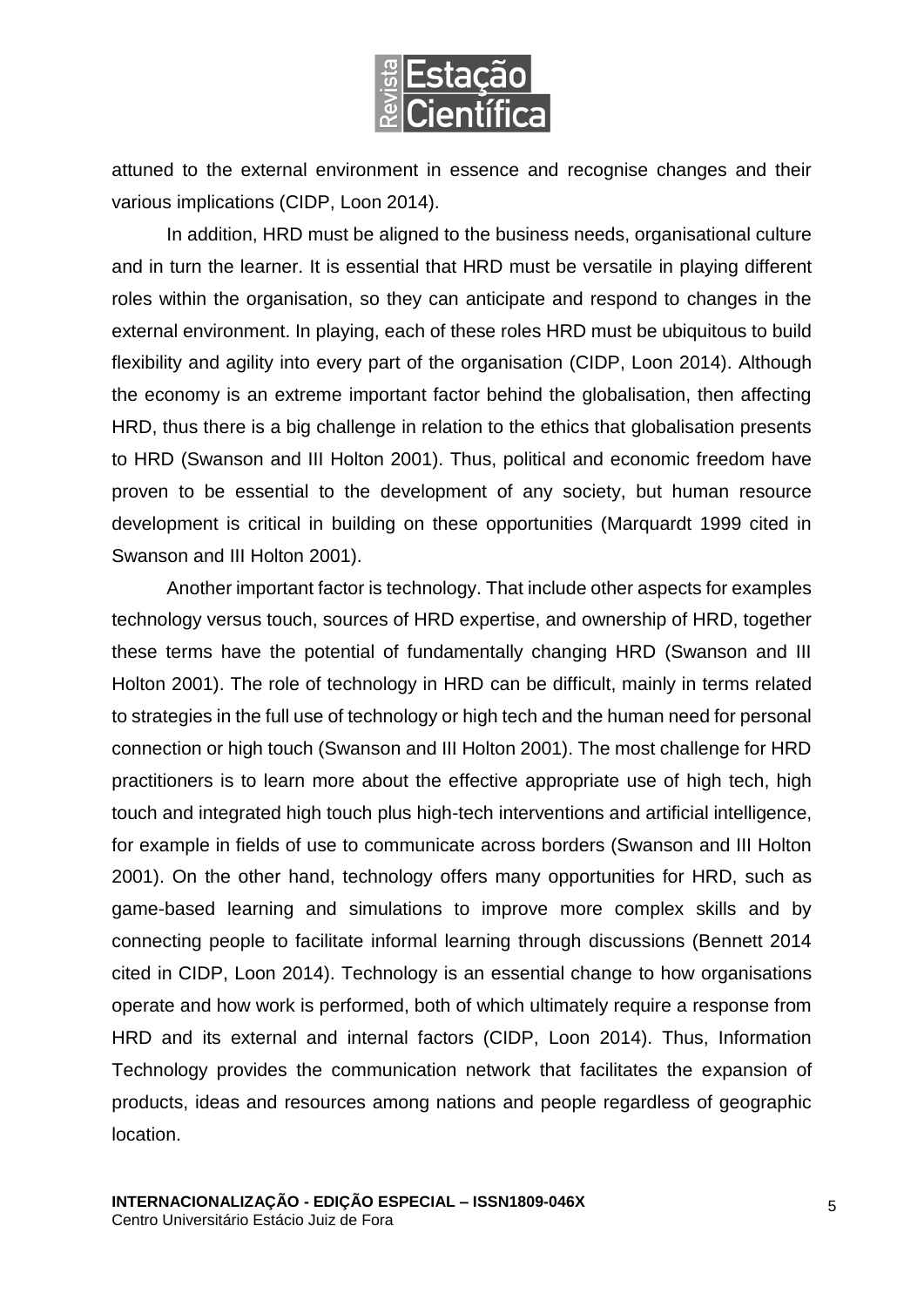

As well as, science and technology, predictions suggest that societies and cultures will continue to change, and be in continual flux, because of the increase of population, demographic changes, and migration waives (CIDP, Loon 2014). Greater workplace variety and generational changes are also predicted. The Economist Intelligence Unit (EIU 2014) cited in CIDP, Loon 2014 states that this generation has high expectations for personal development and work–life balance.

Therefore, HRD is very important to individuals, organisations, and society that there will be an ongoing struggle globally and locally as to the ownership and purposes of HRD. Swanson and III Holton 2001, believe that this struggle over the role of HRD and who participates in HRD decisions will ensure the continued advancement of the profession.

## **THE MAIN INTERNAL FACTORS ON HRD**

The main internal factors that influence HRD are: Strategy, structure, culture and human resources management (Mankin 2009). Within the strategy and structure can be considered other factors for example: vision, mission and business objectives. In terms of culture can be aligned values, beliefs and basic assumptions. On the other hand, HRM – Human Resources Management is linked in strategy, policies, plans and practices (Mankin 2009).

## **STRATEGY AND STRUCTURE**

Strategic HRD is when HRD strategy is vertically and horizontally aligned, and learning is embedded in the organisation's strategic process (Mankin 2009). Consequently, strategic HRD must be sensitive to both emergent and planned strategies (Garavan 2007). Explaining, how difficult it is to make predictions about the future (Bryman and Joyce, 2007 cited in Mankin 2009). Therefore, the HRD strategy should communicate clearly how HRD objectives support each strategic objective (Mankin 2009).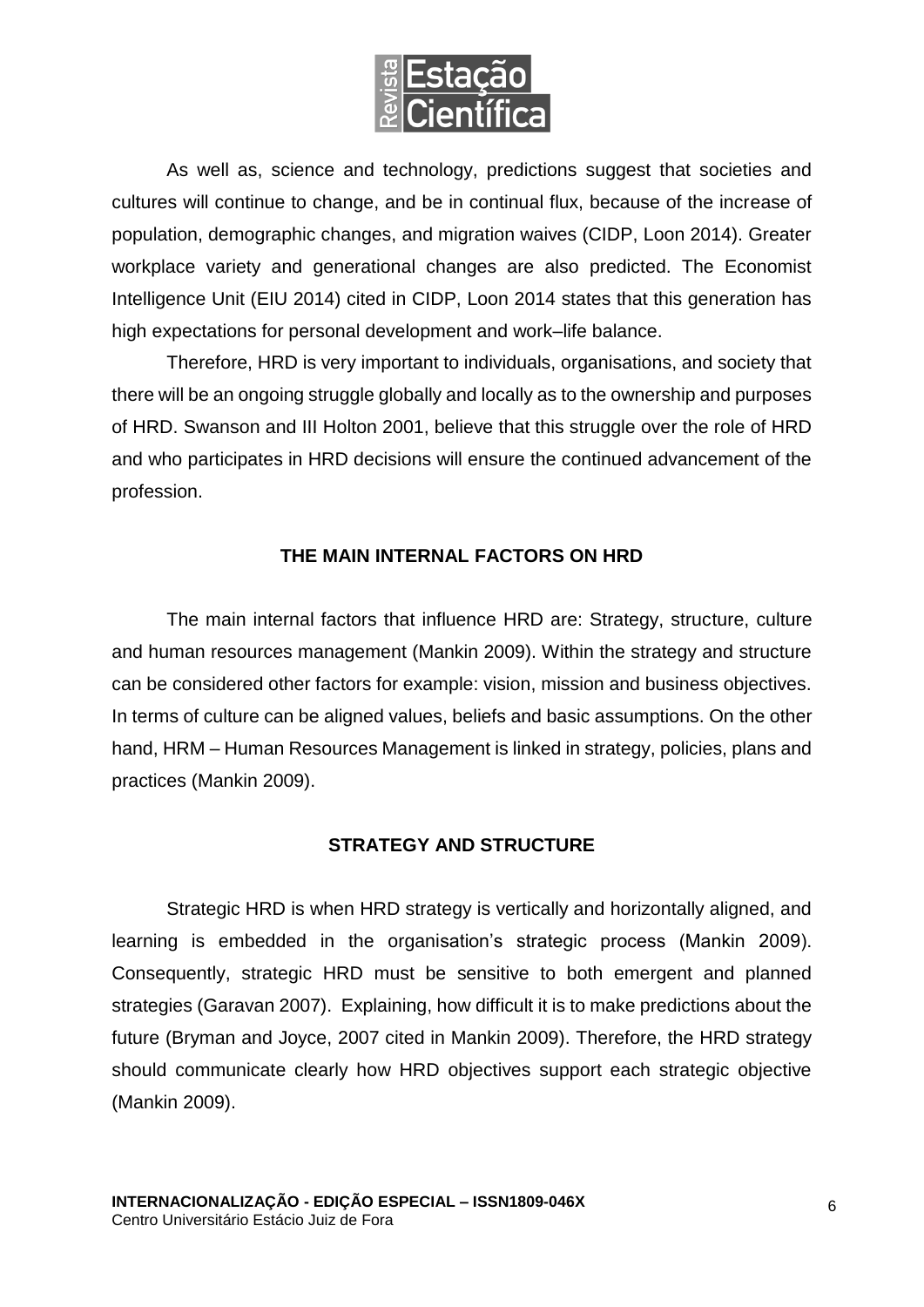

Mankin 2009 states that a strategic objective might be to launch a new product or service in order to increase the organisation's overall market share by five per cent over two years. This might then involve an HRD aims which focuses on providing sales and customer service personnel with new product/service knowledge. This can be achieved through a mix of HRD interventions such as: training courses, e-learning, or coaching (Mankin 2009). The chosen options are then included in the overall HRD plan or set of plans depending on the size and structure of the organisation (Mankin 2009).

Garavan 2007 states that Strategic orientation is particularly relevant, in addition, firms pursuing cost-oriented strategies generally focus on skills training which contributes to productivity and efficiency. Therefore, the firm's strategic orientation influences the strategic human resources development practices used, their priorities and importances. Cost-oriented firms are required to be concerned with costs and source the majority of their HRD activities internally. Firms pursuing innovative strategies generally strive to generate change and build a capacity for change, needing to be more flexible, thus responding the changes. Lepak, Bartol, and Erhardt (2005 cited in Garavan 2007) suggest that these firms adopt strategic human resources development practices that focus on organization-wide change and implement HRD practices such as management and leadership development, organizational change, career planning and development, organizational development, and knowledge management (Garavan 2007).

## **CULTURE**

Culture is a commonly held set of beliefs, values and behaviours (Smith and Sadler, 2006). HRD strategies need to accommodate these values, beliefs, and behaviours and make then tangible for workers, on the other hand, the values and beliefs have a direct impact on organisational knowledge and learning processes within the companies, furthermore, influencing the type of change programmes related to the HRD practitioners (Mankin 2009).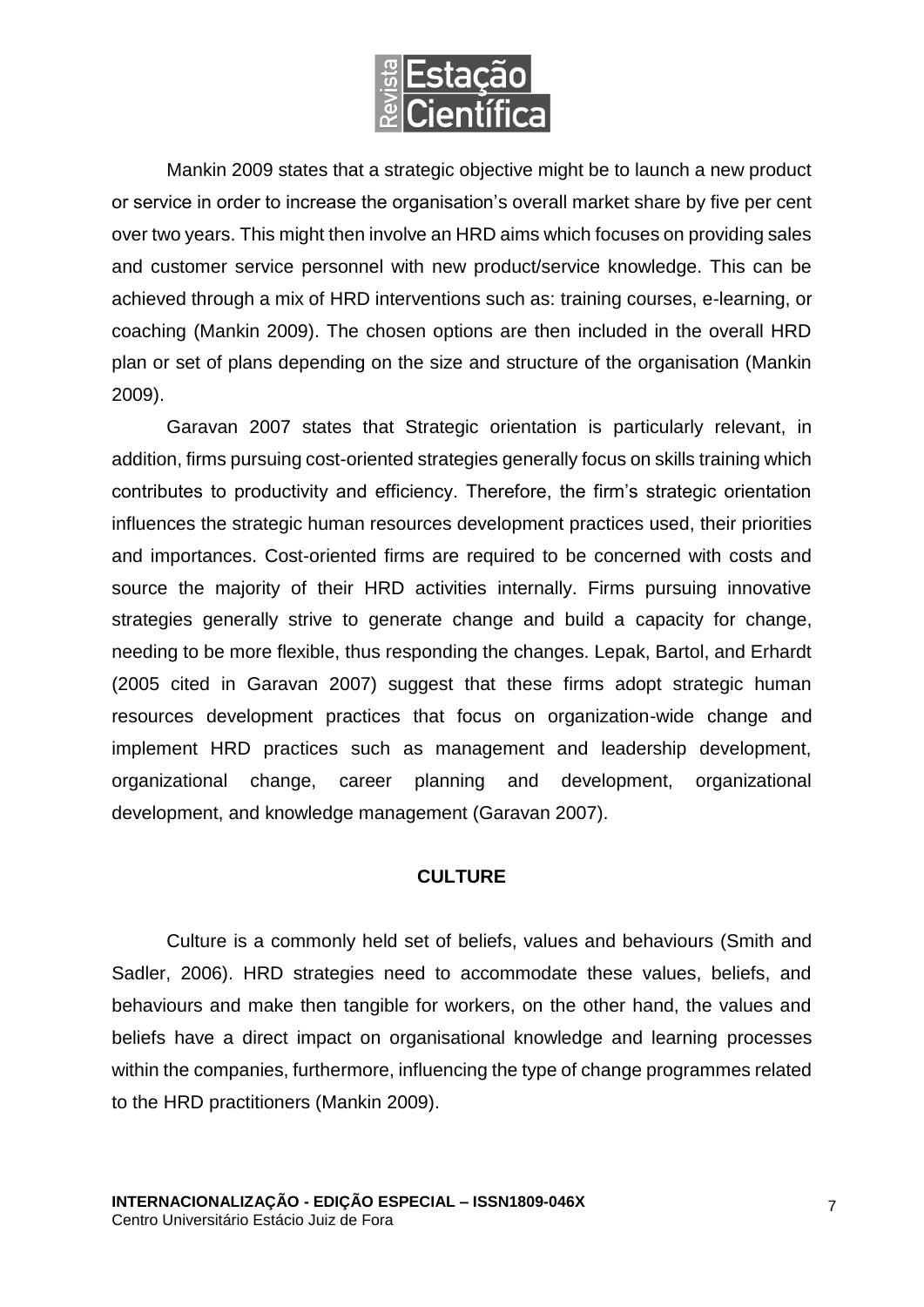

On the other hand, Garavan 2007 says that the companies' culture provides direction concerning the development of integrated and coherent strategic human resources development systems. Pfeffer (1994) suggests that vision and values serve as touchstones that HRD professionals and other stakeholders use to evaluate the internal consistency of strategic human resources development practices. Furthermore, Truss and Gratton (1994) define cultural alignment as the extent to which strategic human resources development contributes to an organizational culture that supports organizational strategies, goals, and objectives.

One of the impasses that have confronted some HRD practitioners is that the actions and behaviours of administrators may contradict the espoused values and beliefs thus damaging the credibility of both in the business and HRD strategies (Mankin 2009). Consequently, this is a reason why vision and mission statements are criticised and time-wasting distractions; and dismissed by many employees as mere rhetoric (Mankin 2009). In addition, changing organisation culture is one of the biggest challenges facing HRD practitioners (Mankin 2009).

For example, Motorola developed an original HR strategy with goals that include: Linking HR practices to the requirements of key stakeholders; developing the culture so that it was consistent with the organisation's brand identity; and, gaining the commitment of all workers. They state that HR put culture at the heart of the strategy and also they identified that the organisation's culture needed to change whether the company was going to respond effectively to increasingly competitive global markets (Ulrich and Brockbank 2005). Therefore, incremental change is likely to be the most successful approach (Dirkx et al., 2004 cited in Mankin 2009).

## **HUMAN RESOURCES MANAGEMENT**

HRD and HRM must be understood as integrated concepts although each of those has its own distinctive characteristics and roles. The focus of HRD should be on improving while that of HRM should be on creating and maintaining (Mankin 2009 and MC lagan 1989). Therefore, remaining an effective and efficient working relationship with the HRM function is an important aspect of the HRD practitioner's role (Mankin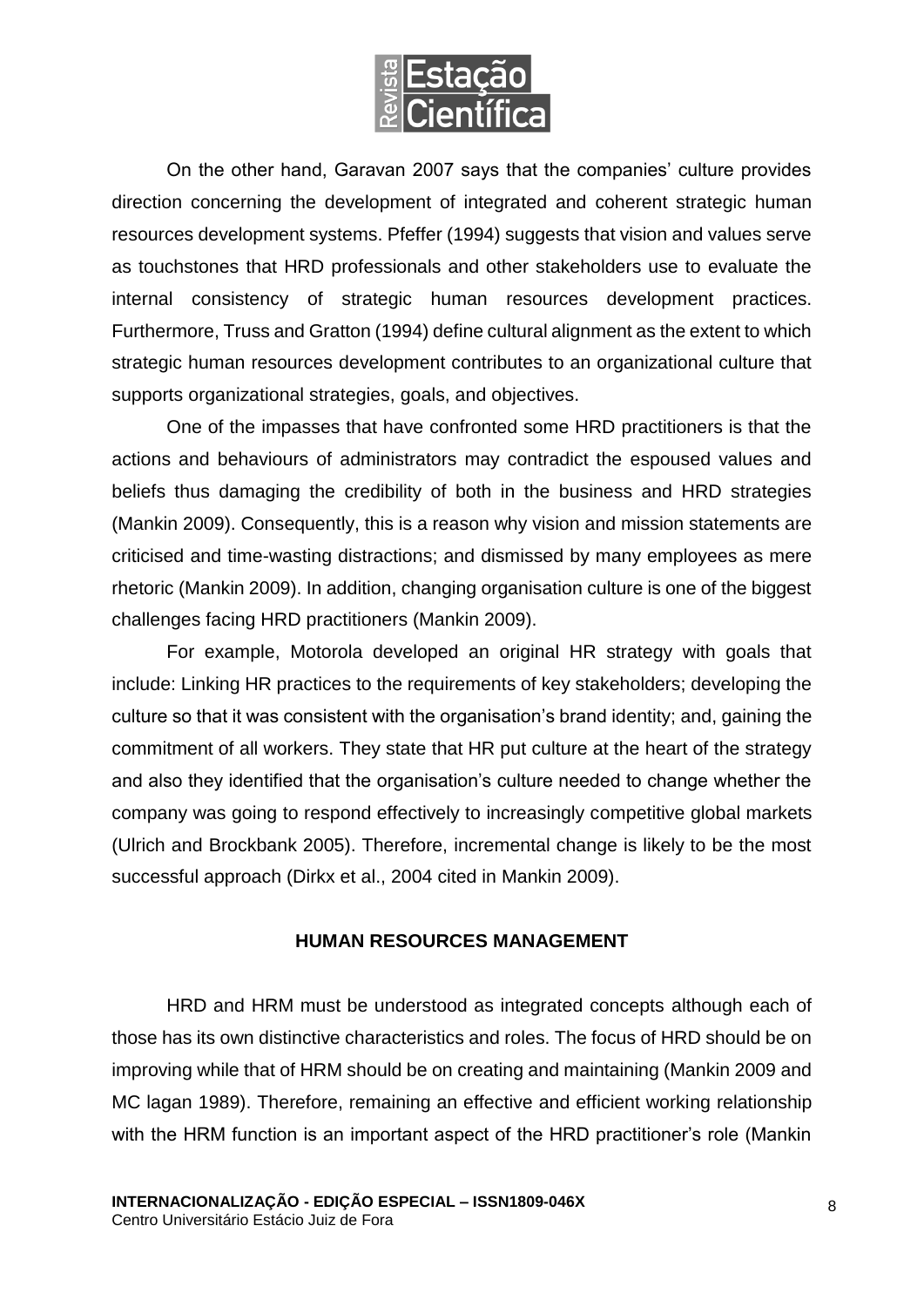

2009). For example, the HRD function may be part of a larger HRM department but it may also be free-standing, the point is that HRD and HRM strategies, policies, plans and practices are horizontally aligned and not in conflict (Mankin 2009). In addition, Garavan 2007 states that strategic HRD is essential to respond to context with an appropriate mix of strategies, furthermore he confirms that to an orientation that ensures horizontal alignment with the various elements of context. On the other hand, Garavan 2007 says as well that the focus of HRD practices can emphasize short-term or long-term concerns, they can emphasize specific or generic competency development, and concentrate on operational rather than strategic priorities.

Espedal (2005) and March (1991) cited in Garavan 2007, suggest that firms need to implement a mix of practices that focus on exploitation and exploration. Efficiency or exploitation focused on strategic HRD practices tend to be short-term and focus on the internal development of competencies. Strategic HRD can be used to refine firms` specific capabilities and skills and includes practices such as socialization, skills training, and performance management, on the other hand, these practices are developed for HRM department as well. Thus, it is achieved through the adoption of change focused on HRD strategies. Jackson and Schuler (2003) cited in Garavan 2007 suggest that synergies can be achieved when bundles of HRD and HRM practices are horizontally aligned and they contribute to a defined set of behaviours and performance expectations, in addition, to horizontal integration. It is important to have functional and process integration.

## **METHODOLOGY**

This research was carried out by way of a literature review. This is important to demonstrate, explain and evaluate the current existent literature about the theme of the article. Furthermore, through this review we compared and contrasted previous research in this area. Further study beyond the literature was necessary to fulfil the goals of this research. This was undertaken in the form of qualitative research. Qualitative research is a broad term that covers a wide range of techniques and philosophies. In simple terms, a qualitative research method can be defined as an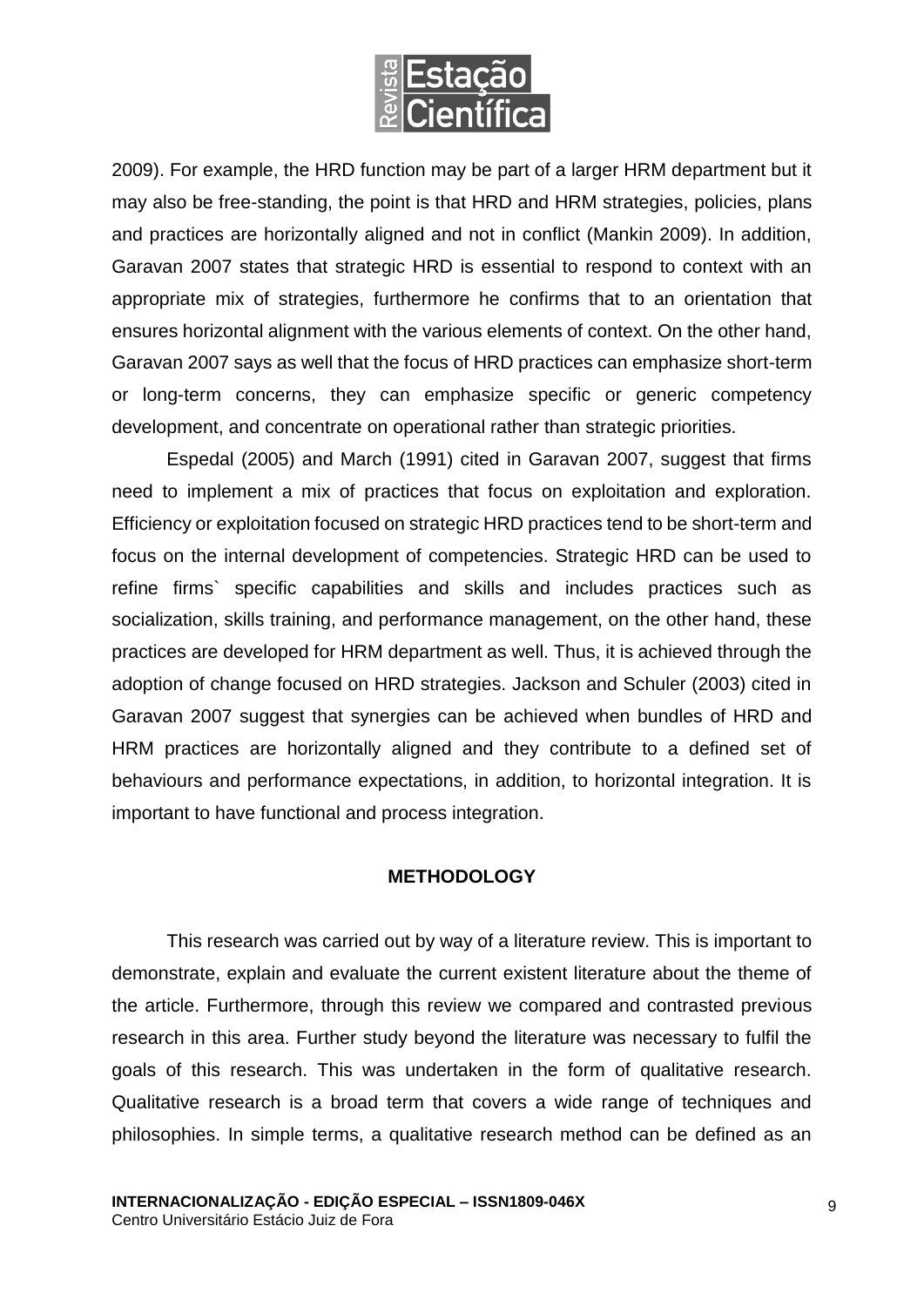

approach that allows a researcher to examine people's experiences in detail by using specific research methods such as in-depth interviews, focus groups, observation, content analysis, life histories or biographies (Hennink et al. 2010).

## **CONCLUSION**

In conclusion, the companies sought in HRD a fundamental strategy for organisational changes, because the organisations have recognised that knowledge is necessary for keeping them at the market. Thus, the people are the most important factor, being them responsible for quality in services, furthermore for their own efficiency and effectively. The task for HRD within companies is to prepare the people to achieve tasks in short time and expand their abilities for future tasks, seeking to contribute for the companies' development. The main focus is on the competencies of the employees, according the companies' strategic orientation.

Nowadays, the organisations concern to globalise people, clients, products, services, knowledge, outcomes, technology etc. The changes and transformations in HRD area occurs from external and internal environment having an important impact on human capital and intellectual. The globalisation is driving transformation within the HRD. This needs significant flexibility, mainly as there is added pressure on HRD practitioners and policies to shape changes for apprentices, the company, the HRD function and themselves. HRD professionals should be flexible to adapt to external trends, change at the right step and develop the competencies required by their organisations.

## **REFERENCES**

Abdulah, H. (2009) **Definitions of HRD: Key Concepts from a National and International Context.** Published [on line], available [http://ilearning.regenesys.net/pluginfile.php/2806/mod\\_resource/content/1/Abdullah\\_](http://ilearning.regenesys.net/pluginfile.php/2806/mod_resource/content/1/Abdullah_Definitions%20of%20HRD.pdf) [Definitions%20of%20HRD.pdf](http://ilearning.regenesys.net/pluginfile.php/2806/mod_resource/content/1/Abdullah_Definitions%20of%20HRD.pdf) [accessed 03 Mar 2019].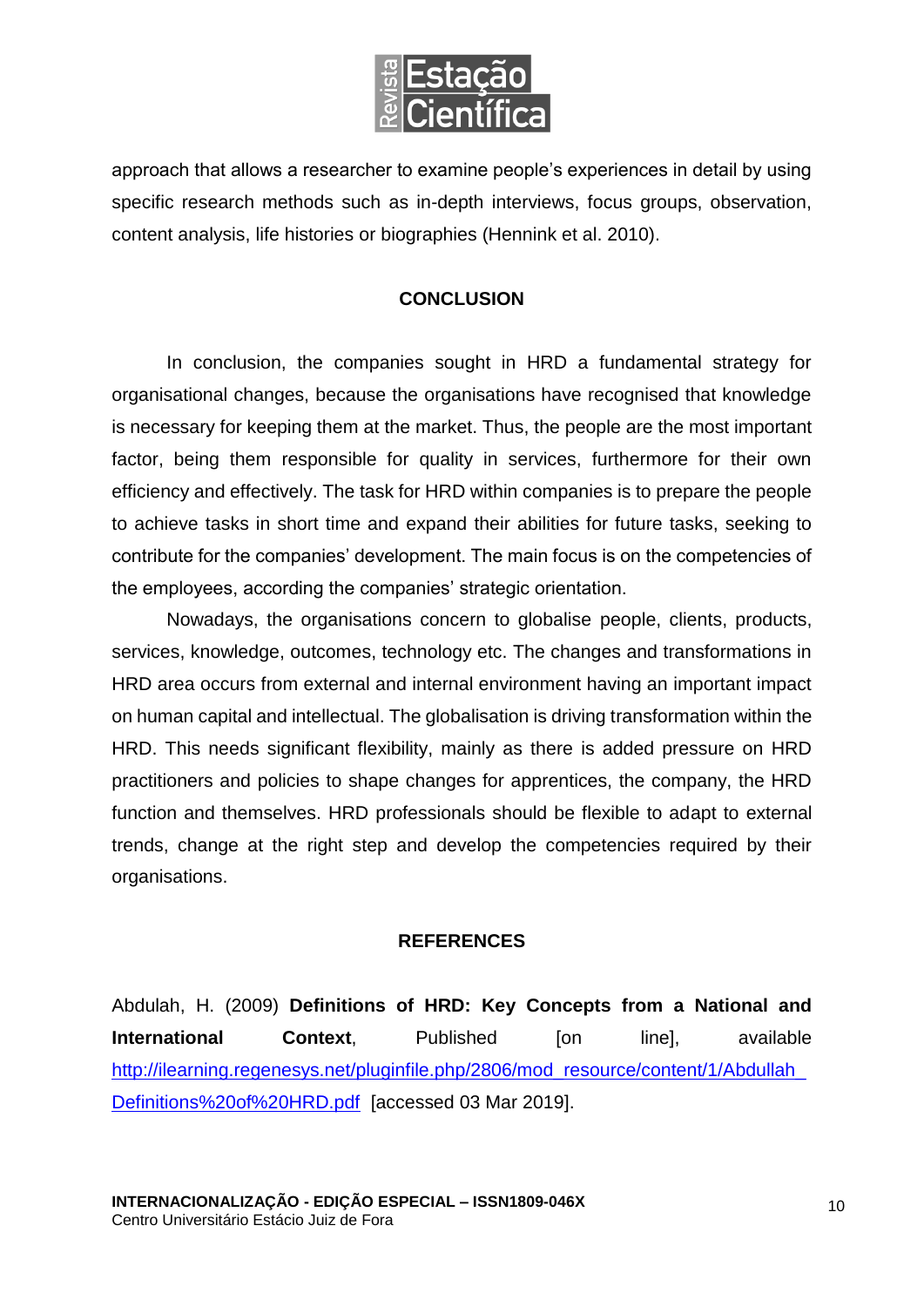

Ashton. D. (2010) **The Impact of Globalisation on HRD**, Published [on line], available: [http://www.independent.com.mt/articles/2010-05-23/business-news/The-](http://www.independent.com.mt/articles/2010-05-23/business-news/The-Impact-of-globalisation-on-human-resource-development-274911)[Impact-of-globalisation-on-human-resource-development-274911](http://www.independent.com.mt/articles/2010-05-23/business-news/The-Impact-of-globalisation-on-human-resource-development-274911) [accessed 22 Mar 2019]

Bierema, L. and Callahan, J. (2014) Transforming HRD: **A framework for Critical HRD Practice,** Published [on line], available: <http://adh.sagepub.com.proxy.lib.ul.ie/content/16/4/429.full.pdf+html> [accessed 20 Feb 2019].

Botke, J. et. all (2014) Transforming HRD: **A framework for Critical HRD Practice**, Published [on line], available: <http://adh.sagepub.com.proxy.lib.ul.ie/content/16/4/429.full.pdf+html> [accessed 20 Feb 2019].

CIPD and Loan, M. (2014) **L&D: New challenges, new approaches**, Published [on line], available: http://www.cipd.co.uk/binaries/l-and-d\_2014-new-challenges-newapproaches.pdf [accessed 01th Apr 2019]

Friedman, T. L. 2000. **The Lexus and the Olive Tree: Understanding Globalisation**, New York: Anchor Books

Garavan, T. N., O'Donnel, D., McGuire, D. and Watson, S. (2007) **Exploring Perspectives on HRD. Advances in Developing HR**, 9(1):3-10

Hall, K. (2005) **Global Division People Management**, 06 March, pag., 34.

Haslinda, A. (2009) **Envolving Terms of Human Resource Management and Development,** Published [on line], available: <http://www.sosyalarastirmalar.com/cilt2/sayi9pdf/haslinda.pdf> [accessed 02th Apr 2019]

Lepak, D. P. and Snell, S. A. (1999) **The Human Resource Architecture: Toward a Theory of Human Capital Allocation and Development**, Academy of Management Review, 24(1), 31–48

Mankin, D. P. (2001) **A model for Human Resource Development, Human Resource Development International**, 4(1), 65–85.

Mankin, D. (2009) **Human Resource Development**, 1th ed., Oxford University Press.